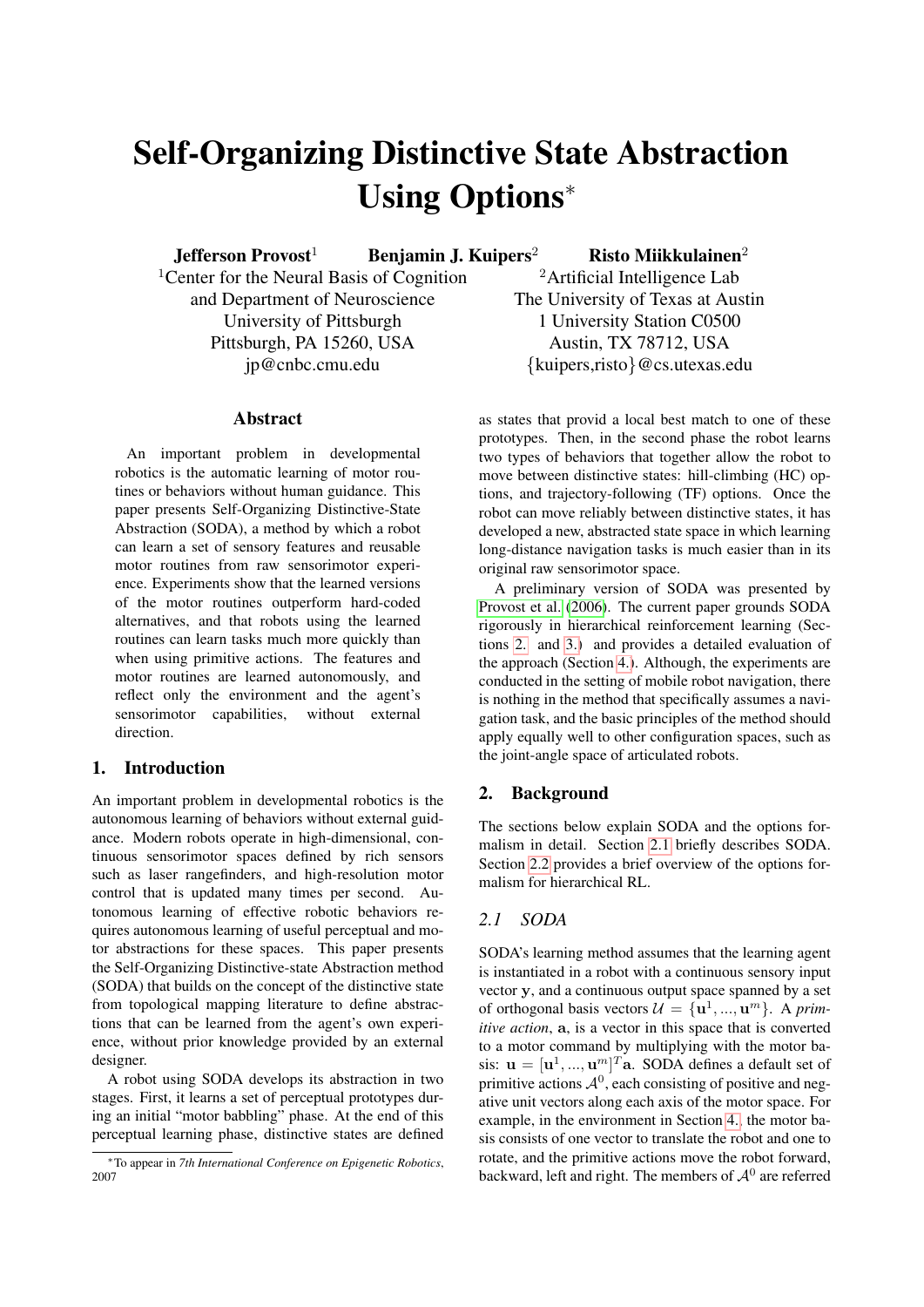to as  $a_1, ..., a_{2m}$ .

Learning in SODA operates in two phases. First, the agent explores the environment for a period of time using a random walk over the primitive actions  $\mathcal{A}^0$ . During this period, it trains a Growing Neural Gas network (GNG) [\(Fritzke, 1995\)](#page-7-1) with the input vectors y sampled on the random walk. The GNG is an incremental selforganizing vector-quantizing network that learns a set of prototype vectors to represent the input space. Each prototype  $w_i$  defines a *perceptual neighborhood*, i.e. the region of input space closest to it. The *current* perceptual neighborhood is defined as the neighborhood of the prototype closest to y at any particular time (called the GNG *winner*). Using the GNG, SODA defines a set of feature activation functions  $\mathcal{F}$ , where each  $f_i(\mathbf{y})$  in  $\mathcal{F}$  measures the nearness of  $y$  to  $w_i$ .

The set of learned prototypes, along with their activation functions, allow the agent to define a set of distinctive states [\(Kuipers, 2000\)](#page-7-2) in the environment. The agent can travel between the states using a combination of two types of abstract actions or behaviors, hill-climbing (HC) actions and trajectory-following (TF) actions. HC actions carry the robot up the gradient of the current perceptual feature  $f^*(y)$  to a distinctive state from within the state's perceptual neighborhood. TF actions begin at one distinctive state and carry the robot into the neighborhood of another. Using sequences of one TF and one HC action, the agent can move from one distinctive state to another.

In the second phase of learning, the preliminary implementation constructed the TF actions as simple macros that repeated a single action (e.g. move forward) until the agent reached a new perceptual neighborhood. In addition, the HC actions consisted of a hard coded and expensive routine of sampling the feature gradient on each step in order to determine which way to move. This paper redefines both types of actions as options with learned action policies. This improvement creates more reliable, closed-loop TF actions and more efficient HC actions.

## <span id="page-1-1"></span>*2.2 Behavioral Routines as* Options

SODA defines its TF and HC actions using a formalism from hierarchical reinforcement learning known as *options*. An option is a formal specification of a behavioral routine that can itself be used as an action or operator in a higher-level behavior. Often options are used to define sub-goal behaviors. For example a mobile robot might define an option for reaching the doorway from any point within a room, and a legged robot might have an option for achieving a standing position from sitting or lying down. SODA's hill-climbing options are subgoal options. Options need not only specify sub-goals, however. Options can also specify behaviors to maintain some current condition or set of conditions for as long as possible, for example a bipedal robot could have an option for remaining standing and balanced. SODA's trajectory-following options are examples of such "condition maintaining" options.

The options formalism [\(Sutton et al., 1999\)](#page-8-0) is a framework for hierarchical RL in which an agent learns a policy over a set of options O. In a Markov decision process (MDP) with set of states  $S$ , a set of actions  $A$ , and a reward function  $R : \mathcal{S} \times \mathcal{A} \rightarrow \mathbb{R}$ , each option  $o_i$  in  $\mathcal{O}$  is a tuple  $\langle \mathcal{I}_i, \pi_i, \beta_i \rangle$  where  $\mathcal{I}_i \subseteq \mathcal{S}$  is the *initiation set*, that is, the set of states in which  $o_i$  may be executed,  $\pi_i : \mathcal{S} \times \mathcal{A} \to [0, 1]$  is the action policy of the option, giving the probability of selecting a given action in a given state, and  $\beta_i : \mathcal{S} \to [0, 1]$  is the termination function, giving the probability of the option terminating in a given state. Although there is a wide variety of prior work on automatically discovering options (Simsek and Barto, [2004;](#page-8-1) [McGovern and Barto, 2001;](#page-7-3) [Hengst, 2002\)](#page-7-4), that work has focused on discrete, atomic or low dimensional domains. This paper develops a method for automatically constructing options in a realistic robotic domain.

When option policies are learned using RL, it is often useful to augment the option with a *pseudo-reward* function  $R_i$ , different from the MDP's reward function, to specify the subtask that the option is to accomplish. Further, although, in the original definition of options, the domain of action for each option is the full set of other options, allowing arbitrary hierarchy (primitive actions are defined as one-step options), in cases with very large action sets (such as with continuous actions) it is useful to be able to constrain the actions available to an option to a specific action set  $A_i$ . The next section defines  $\mathcal{I}_i$ ,  $\pi_i$ ,  $\beta_i$ ,  $R_i$ , and  $A_i$  for SODA's TF and HC options.

## <span id="page-1-0"></span>3. Method

This section describes in detail how to implement SODA using options. Section [3.1](#page-1-2) describes a small but important change in SODA's perceptual abstraction. Section [3.2](#page-1-3) describes the Top-N state representation used by SODA's option controllers. Sections  $3.3 - 3.5$  $3.3 - 3.5$  formally describe how to define SODA's actions as options.

## <span id="page-1-2"></span>*3.1 Feature Activation Functions*

SODA defines the feature functions as Gaussian kernels centered on each prototype, with a width defined by the mean distance between adjacent prototypes in the GNG adjacency graph. This feature function provides covers the input space well and increases monotonically as the distance between the input and the respective prototype decreases. These kernels replace the previous design where each feature function returned the normalized inverse distance to the prototype vector, which led to instability and interdependence among feature values.

## <span id="page-1-3"></span>*3.2 Top-N State Representation*

Trajectory following and hill-climbing are options that operate within an individual perceptual neighborhood. In order to learn policies for them, the learner needs a state representation that provides more resolution than simply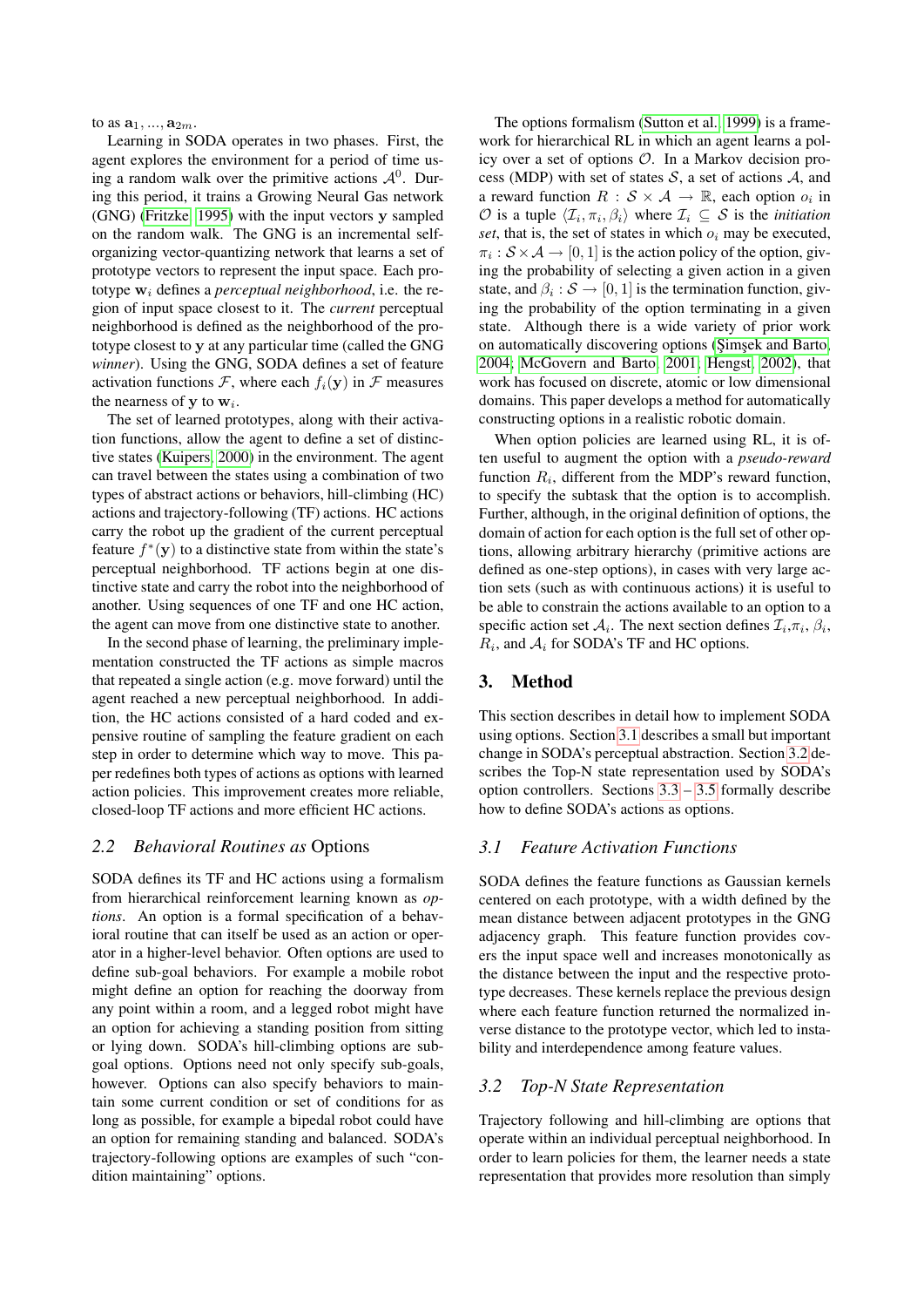using the winning GNG unit as the state. The options described below are based on a simple new state abstraction derived from the GNG, called the Top-N representation. If  $i_1, i_2, ..., i_{|\mathcal{F}|}$  are the indices of the feature functions in F, sorted in decreasing order of the value of  $f_i(\mathbf{y})$ , then  $\text{Top}^n(\mathbf{y}) = \langle i_1, ..., i_n \rangle$ . This representation uses the GNG prototypes to create a hierarchical tessellation of the input space starting with the Voronoi tessellation induced by the GNG prototypes. Each Voronoi cell is then subdivided according to the next closest prototype, and those cells by the next, etc. This tuple of integers can be easily hashed into an index into a Q-table for use as a state representation.

#### <span id="page-2-1"></span>*3.3 Trajectory Following*

Intuitively, TF options are intended to make progress in some direction while maintaining as closely as possible the match with the current prototype. For example, if the prototype is a view looking straight down a corridor, and the progress direction is forward, the TF option is expected to move down the hallway, correcting for deviations to maintain the view looking forward as much as possible.

To this end, SODA defines a new TF option for each combination of primitive actions and prototypes:  $\{TF_{ij}|\langle \mathbf{a}_i, f_j \rangle \in \mathcal{A}^0 \times \mathcal{F}\}\$ . The initiation set of each TF option is the set of states<sup>[1](#page-2-3)</sup> where its prototype is the winner:  $\mathcal{I}_{ij}^{\text{TF}} = \{ \mathbf{y} | j = \arg \max_k f_k(\mathbf{y}) \}.$  The option terminates if it leaves its prototype's perceptual neighborhood:

$$
\beta_{ij}^{\rm TF}(\mathbf{y}) = \begin{cases} 0 & \text{if } \mathbf{y} \in \mathcal{I}_{ij}^{\rm TF} \\ 1 & \text{otherwise.} \end{cases}
$$
 (1)

Each TF option's pseudo-reward function is designed to reward the agent for keeping the current feature value as high as possible for as long as possible, thus:

$$
R_{ij}^{\rm TF}(\mathbf{y}) = \begin{cases} f_i(\mathbf{y}) & \text{if not terminal,} \\ 0 & \text{if terminal.} \end{cases}
$$
 (2)

In order to force the TF options to make progress in some direction (instead of just oscillating in some region of high reward), each option is given a limited action set consisting of a *progress action* selected from  $A^0$ , plus a set of corrective actions formed by adding a small component of each orthogonal action in  $\mathcal{A}^0$ :

<span id="page-2-4"></span>
$$
\mathcal{A}_{ij}^{\mathrm{TF}} = {\mathbf{a}_i} \cup {\mathbf{a}_i + c_{\mathrm{TF}} \mathbf{a}_k | \mathbf{a}_k \in \mathcal{A}^0, \mathbf{a}_k^T \mathbf{a}_i = 0}.
$$
 (3)

Lastly, the option policy  $\pi_{ij}^{\text{TF}}$  is learned using tabular Sarsa( $\lambda$ ), using the  $\text{Top}^n(\mathbf{y})$  state representation de-scribed in Section [3.2,](#page-1-3) and the actions  $\mathcal{A}_{ij}^{\text{TF}}$ .

#### <span id="page-2-5"></span>*3.4 Hill-climbing*

With the hard-coded macros in the earlier implementation, SODA had only a single hill-climbing controller that worked in all perceptual neighborhoods. In contrast, when hill-climbing is learned, each feature presents a different pseudo-reward function, and thus requires a separate HC option,  $HC_i$ , for each  $f_i$  in  $\mathcal{F}$ .

As with the TF options, the initiation set of each HC option is the perceptual neighborhood of that option's corresponding GNG prototype:  $\mathcal{I}_i^{\text{HC}}$  =  $\{y | \arg \max_j f_j(y) = i\}$ . Termination, however, is more complicated for hill-climbing. The perceptual input is unlikely to ever match any prototype exactly, so the maximum feature value attainable in any neighborhood will be some value less than 1. Because it is difficult or impossible to know this value in advance, the stopping criterion is not easily expressed as a function of the single-step input. Instead, the options use a  $k$ -Markov termination function, in which the option terminates if the average step-to-step change in the feature value over a finite moving window falls below a small fixed threshold:

$$
\beta_i^{\text{HC}}(\mathbf{y}_{t-c_w},...,\mathbf{y}_t) = \left[c_{stop} - \frac{\sum_{i=0}^{k-1} |\Delta^{t-k} f_i(\mathbf{y})|}{c_w}\right],
$$
\n(4)

where  $c_w$  is the window size,  $c_{stop}$  is a constant threshold and  $\Delta^t f_i(\mathbf{y}) = f_i(\mathbf{y}_t) - f_i(\mathbf{y}_{t-1})$  computes the change in feature value at time  $t$ . The task of the HC option is to climb the gradient of its feature as quickly as possible, and terminate at the local maximum of the feature value. On nonterminal steps the pseudo-reward for each HC option is a shaping function [\(Ng et al., 1999\)](#page-7-5) consisting of a multiple of the one-step change in  $f_i$ , minus a small penalty for taking a step; on terminal steps, the reward is simply  $f_i$ :

$$
R_i^{\text{HC}} = \begin{cases} c_{R1} \Delta f_i(\mathbf{y}) - c_{R2} & \text{if not terminal,} \\ f_i(\mathbf{y}) & \text{if terminal.} \end{cases}
$$
 (5)

Finally, the action set for HC options is just the set of primitive actions:  $A_i^{\text{HC}} = A^0$ .

# <span id="page-2-2"></span>*3.5 TF+HC Actions*

As in the previous SODA implementation, the agent's high-level navigation policy chooses from a set  $A<sup>1</sup>$  of TF+HC pair options. There is one such option for each TF option. When selected, each  $A<sup>1</sup>$  option executes its corresponding TF option, and when trajectory-following terminates, immediately executes whatever HC option is applicable. Each  $A<sup>1</sup>$  option's initiation set is identical to that of its corresponding TF option.

#### <span id="page-2-0"></span>4. Experiments and Results

Below are the results of four experiments showing that the new TF and HC options improve SODA's performance in an environment with realistic sensor and motor noise. The first two experiments examine the performance of the new TF and HC options in isolation, comparing them to the hard-coded macros used in the

<span id="page-2-3"></span><sup>&</sup>lt;sup>1</sup>To simplify the terminology, these descriptions refer to the input vector  $y$  as if it were the state s. Since  $y$  is a function of s, this terminology is sufficient to specify the options.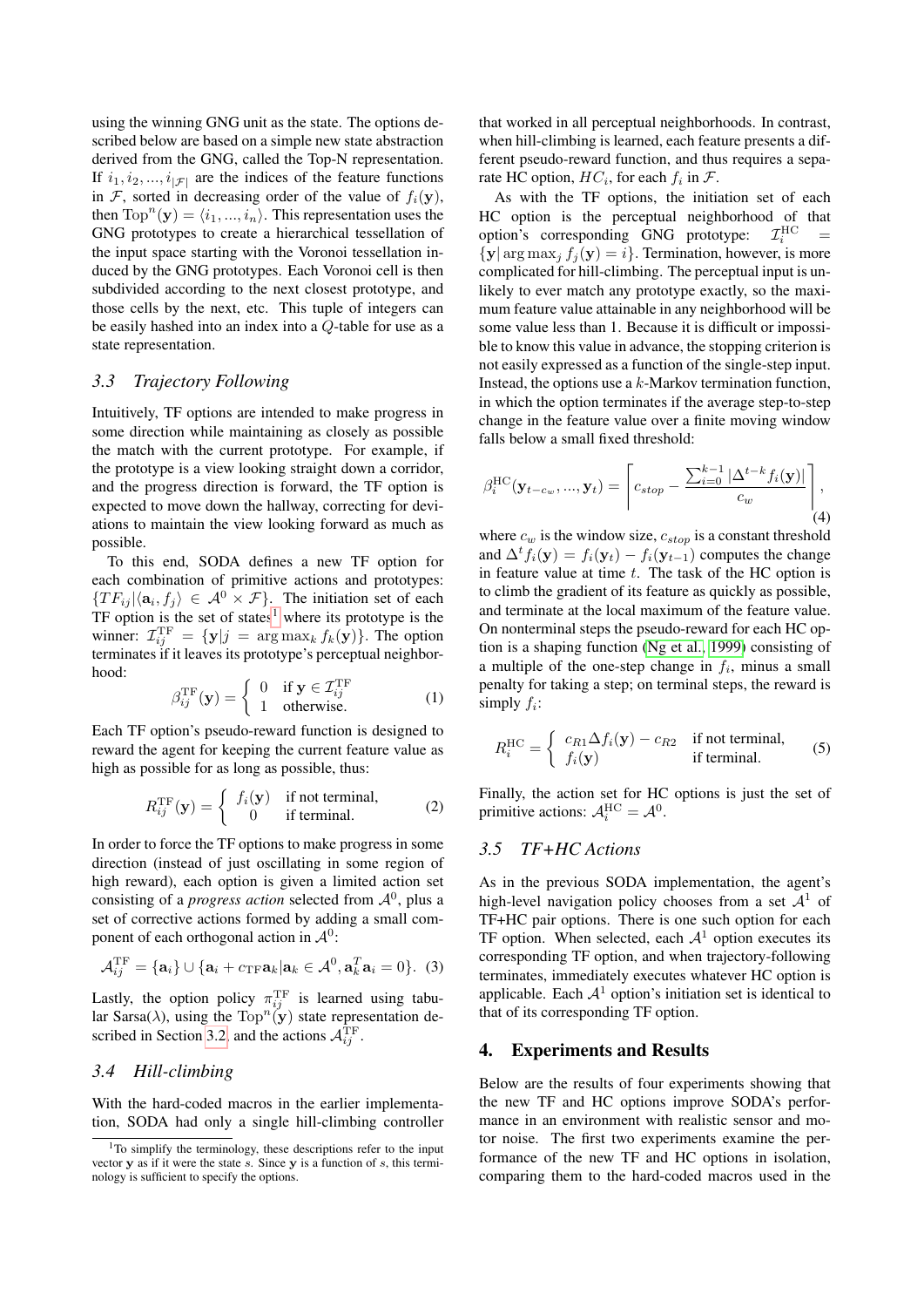

<span id="page-3-0"></span>Figure 1: Simulated Robot Environment. A screen-shot of the Stage robot simulator with the simulated robot and experimental environment. The robot is in the intersection, facing Southeast, and the shaded region indicates the area swept by its laser-rangefinder. The robot simulates sensor and motor noise by perturbing the input signals from the laser and the output signals to the motors.



<span id="page-3-2"></span>Figure 2: Example Learned Prototypes. These plots show three prototypical sensor images learned from the environment shown in Figure [1.](#page-3-0) Each plot represents a range image from the laser rangefinder, plotted in polar coordinates with the robot at the origin, facing up the Y-axis. The semi-circular boundary indicates the maximum range of the rangefinder (8 meters). Feature 8 represents the view seen when facing down the long upper hallway from either end. Feature 35 represents the view seen when turned 90° to the right from Feature 8. Feature 65 represents a view seen in the middle of the intersection.

previous implementation. The third and fourth experiments show that the new options improve performance on robot navigation tasks as compared to primitive actions and macros.

## <span id="page-3-4"></span>*4.1 Experimental Setup*

The simulated robot and environment for these experiments replicates the robot and environment used in the original SODA experiments, plus sensor and motor noise. The simulations were performed in the Stage robot simulator [\(Gerkey et al., 2003\)](#page-7-6). The environment is a 10 m  $\times$  6 m T-shaped room, called the T-Maze, shown in Figure [1.](#page-3-0)

The robot was equipped with a laser range finder reading 180 readings at  $1^\circ$  intervals over the forward semicircle around the robot, with a maximum range of 8000 mm. The Stage laser rangefinder model returns ranges with an accuracy of 1 mm, with no noise. Sensor noise was simulated through a two-stage process of alternately adding



<span id="page-3-3"></span>Figure 3: Trajectory lengths and endpoint clustering. *Top:* The average trajectory lengths for open loop vs. learned trajectory-following. Learned TF options produce longer trajectories. *Bottom:* Average inter-point distance for the trajectory end points, the learned trajectory endpoints are better clustered (see Figure [4\)](#page-4-0). (Error bars indicate +/- one standard error.)

Gaussian error and rounding, applied individually to each range reading. This model provides a good characterization of the error on a SICK LMS laser rangefinder.

The robot was also equipped with a differential-drive base that takes two continuous control values, linear velocity v and angular velocity  $\omega$ . The Stage simulator does not model positional error internally, so motor noise was simulated by perturbing the motor commands by

<span id="page-3-1"></span>
$$
\hat{v} = \mathcal{N}(v, k_{vv}v + k_{v\omega}\omega), \,\hat{\omega} = \mathcal{N}(\omega, k_{\omega v}v + k_{\omega\omega}\omega),\tag{6}
$$

where  $\hat{v}$  and  $\hat{\omega}$  are the noisy motor command and the constants used were  $k_{vv}$  = 0.1,  $k_{vw}$  = 0.1,  $k_{wv}$  = 0.2,  $k_{\omega\omega} = 0.1$ . Equation [\(6\)](#page-3-1) is a simplified motor noise model, inspired by realistic models used in robot localization and mapping [\(Roy and Thrun, 1999;](#page-7-7) [Bee](#page-7-8)[son et al., 2006\)](#page-7-8). The agent's motor basis set (Sec-tion [2.1\)](#page-0-1) *U* consisted of two motor basis vectors,  $\mathbf{u}^1$  = [250 mm/sec,  $0\degree$ / sec] and  $\mathbf{u}^2 = [0 \text{ mm/sec}, 20\degree/\text{sec}]$ . The robot accepts motor commands from the agent 10 times per second. In all the experiments below, the agent had already explored the environment and trained a prototype set. Examples of three learned prototypes are shown in Figure [2.](#page-3-2)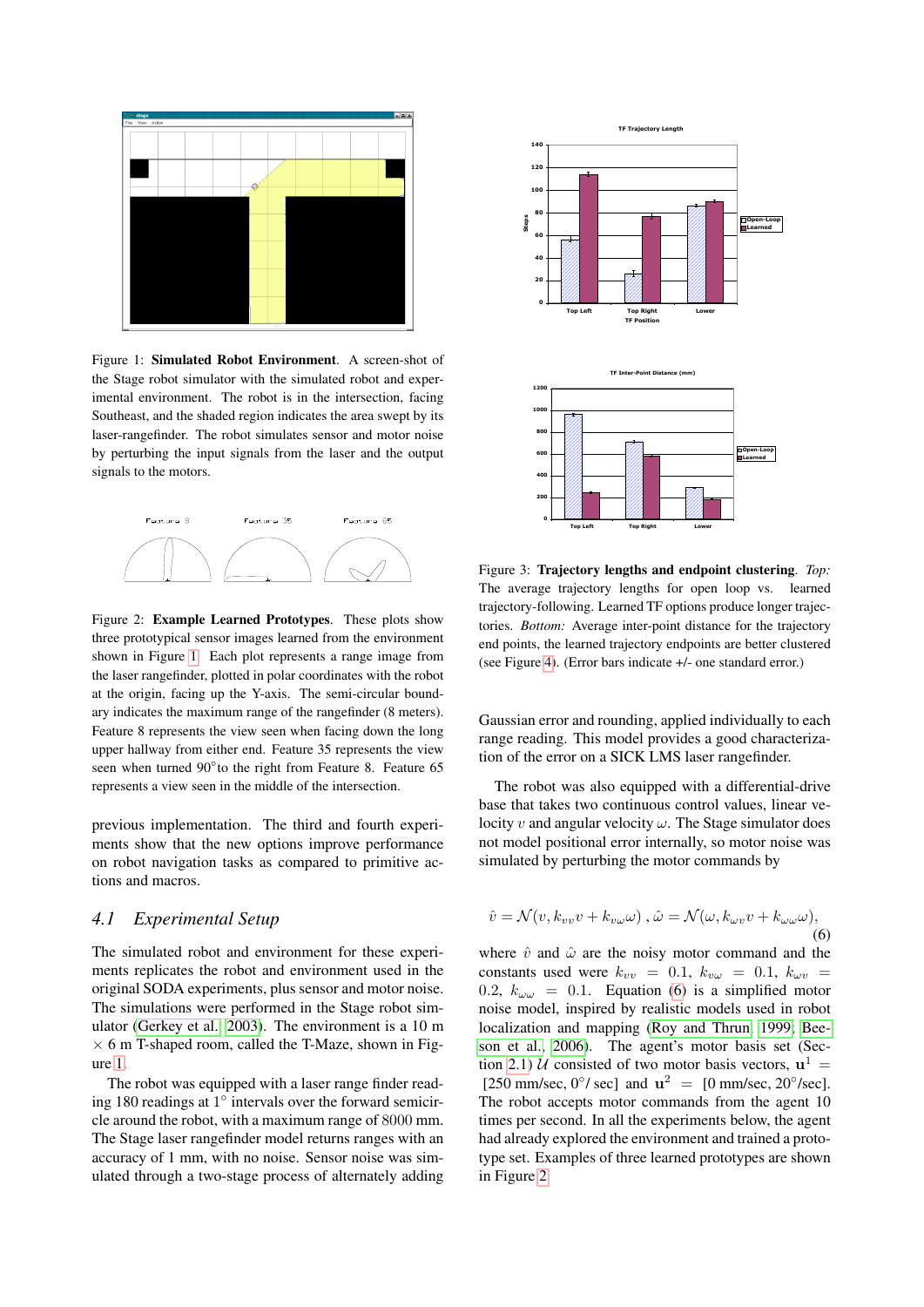

<span id="page-4-0"></span>Figure 4: Trajectory Following Improves with Learning. The experiment in Section [4.2](#page-4-1) trained the "trajectory-follow forward" option starting from each of the three locations marked with circles above and compared the results with open-loop TF from the same locations. *Top:* The endpoints of 100 open-loop TF runs from each location. *Bottom:* The endpoints of the last 100 runs of the learned options. The TF learned using RL are much better clustered, indicating much more reliable travel.

## <span id="page-4-1"></span>*4.2 Trajectory-Following Experiment*

The trajectory-following experiments compared the reliability of open-loop TF macros and learned TF options, by testing the agent's ability to learn to follow a trajectory forward down each of the three corridors of the T-Maze. The option's action set (see Equation [3\)](#page-2-4) consisted of the progress action (moving straight forward),  $[1, 0]^T$ , and two corrective actions (moving forward while turning left or right)  $[1, 0.1]^T$  and  $[1, -0.1]^T$ . The option was trained for 2000 episodes from each starting point, although in each case the behavior converged within 100–400 episodes. The Sarsa( $\lambda$ ) parameters were:  $\lambda = 0.9, \alpha = 0.1, \gamma = 1.0$ , the option used  $\epsilon$ -greedy action selection with  $\epsilon_0 = 1.0$  and annealing down to  $\epsilon_{\infty} = 0.001$  with a half-life of 400 steps. All Q values were initialized to 0, and the state representation used the top three winners from the GNG.

Figure [4](#page-4-0) shows the ending points of the last 100 runs from each starting point, compared with the ending points for 100 runs using the open-loop TF macro. For each of the three starting points, the endpoints are more tightly clustered when using the learned option. This is because there are many fewer episodes where the trajectory terminates part of the way down the hall due to motor noise pushing the robot off of its trajectory and into a new perceptual neighborhood. As a result, the learned option produces longer trajectories more reliably, and the endpoints tend to be near one another.

The top panel of Figure [3](#page-3-3) shows the average lengths (in steps) of the last 100 runs of the learned TF option, compared with 100 runs from the open-loop macro. From all three starting points, the learned option produces longer runs; from the two starting points in the top corridor, the average is dramatically longer. The bottom panel shows the average inter-point distance between trajectory endpoints for each corridor; in all cases the trajectory endpoints are significantly closer together.

# *4.3 Hill-Climbing Experiment*

The hill-climbing experiments compared the speed and effectiveness of the learned HC options with the hardcoded HC routine described in Section [2.1.](#page-0-1) Each experiment tested the agent's ability to hill-climb on the gradient one of three feature from the GNG (shown in Figure [2\)](#page-3-2). The goal of hill-climbing is for the option to increase the feature value as much as possible as quickly as possible.

Each experiment consisted of 2000 episodes in which the robot was placed at a randomly selected pose in the perceptual neighborhood of the given feature and the hillclimbing option (or macro) was initiated from that point. The option's Sarsa( $\lambda$ ) parameters were  $\lambda = 0.9$ ,  $\alpha = 0.1$ ,  $\gamma = 0.997$ . The agent did not use  $\epsilon$ -greedy action selection, but all Q-values were initialized optimistically to 1.0 to encourage exploration. The HC option parameters (see Section [3.4\)](#page-2-5) were  $c_{stop} = 0.005$ ,  $c_w = 10$ ,  $c_{R1} = 10$ ,  $c_{R2} = 0.001$ .

Figure [5](#page-5-0) compares the episode length and final feature value achieved for each option. Runs were performed using the top 3, 4, and 5 GNG features as the state representation. There was no significant difference in their performance, so only the  $n = 4$  runs are shown. The learned HC options were able to achieve as high or higher activation than the hard-coded HC macro, using many fewer steps per episode.

#### <span id="page-4-2"></span>*4.4 Navigation Experiments*

The final two experiments examined the effect of the new learned options on the agent's learning performance in large-scale navigation.

The first of these experiments replicated the original SODA experiment, in which the agent must learn to navigate from a point in the upper left corner of the T-Maze environment to a 1-meter-wide area at the bottom of the central corridor. In the previous SODA paper, [Provost](#page-7-0) [et al.](#page-7-0) [\(2006\)](#page-7-0) noted that SODA abstraction induces perceptual aliasing in the environment, and that such aliasing may make it difficult to learn to navigate. Because the focus of the current work is specifically on learning the TF and HC options, the agents were given more sensory information to help reduce aliasing without resorting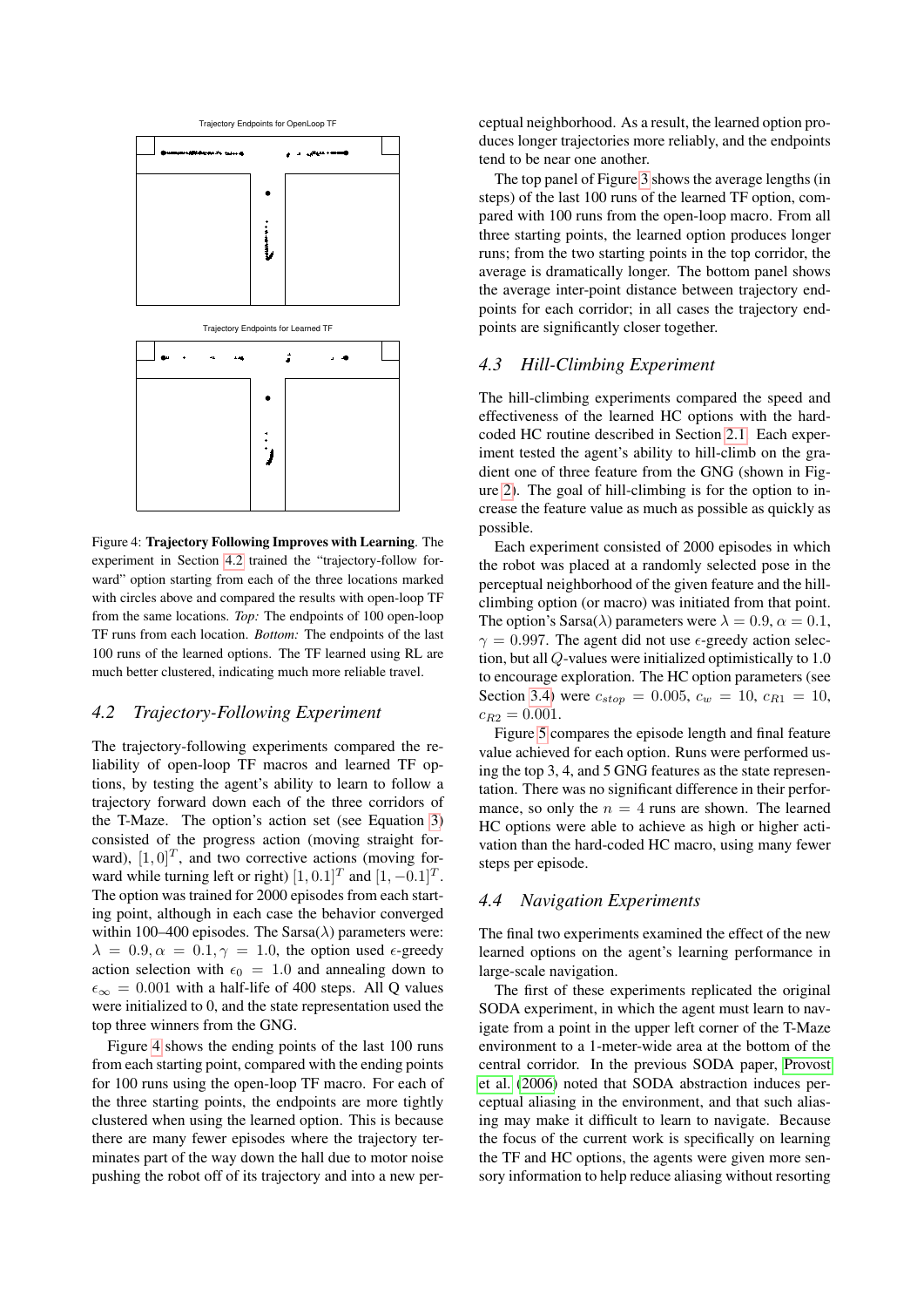

<span id="page-5-0"></span>Figure 5: Effect of learning on hill-climbing. Using learned options makes hill-climbing achieve the same feature values faster. *Top:* The average lengths of hill-climbing episodes in the neighborhoods of the three different features shown in Figure [2.](#page-3-2) *Bottom* The average maximum feature value achieved for each prototype per episode. The plots compare the last 100 HC episodes for each feature with 100 hard-coded HC runs. For each feature, the maximum value achieved is comparable, but the number of actions needed is much smaller. (Error bars indicate +/- one standard error.)

to more complicated representations for partially observable environments. The two new sensors are a stall warning to indicate collisions, and an eight-point compass.

The learning agent's state representation is the tuple  $\langle \text{stall,compass}, (\text{argmax}_j f_j \in \mathcal{F}) \rangle$ . As with the Top-N representation, this tuple is hashed into an index into the Q-table. The reward function for the task gives a reward of 0 for reaching the goal, -1 for taking a step, -6 for stalling. Each episode times out after 10,000 steps. The experiment ran 150 total trials of 1000 episodes: five trials using each of 10 different trained GNG networks using primitive actions, hard-coded macros, and using learned options. The Sarsa( $\lambda$ ) parameters were  $\lambda = 0.9$ ,  $\alpha = 0.1$ ,  $\gamma = 1.0$ . All Q values were initialized optimistically to 0. The agent also used  $\epsilon$ -greedy action selection with  $\epsilon_0 = 0.1$  annealing to  $\epsilon_{\infty} = 0.01$  with a half-life of 100,000 (primitive) steps. The experiment began with all options untrained, and option policy learning proceeded concurrently with high-level policy learning. Figure [6](#page-5-1) shows the learning curves comparing the performance of the agents using macros to the agents using learned op-



<span id="page-5-1"></span>Figure 6: Navigation Learning with Learned Options. This learning curve shows the number of steps taken per episode while learning to navigate from the upper left to the bottom of the environment in Figure [1.](#page-3-0) The upper curve represents SODA agents using open-loop trajectory-following and sample-based hill-climbing, the lower curve represents agents using learned TF and HC options. (Error bars represent +/- one standard error.) The agents using learned options learn the task faster and converge to a shorter solution than those using macros, and vastly outperform the agents using primitive actions.



Figure 7: Navigation using SODA. This trace shows the path of a robot navigating in the T-maze environment using SODA. The triangles show the starting points of the learned high-level actions. The narrow line shows the path of the robot using lowlevel motor commands. A path that required hundreds of actions in the lower, pixel-level representation requires only ten in the high-level action-based representation.

tions. Both the agents using macros and the agents using options learn dramatically faster than the agents using primitive actions. In addition, the behavior of the agents using the learned options converges faster than that of the agents using macros, and to a lower asymptote.

The second navigation experiment tested the ability of SODA using options to scale up to larger environments. This experiment was performed in the environment shown in Figure [8,](#page-6-0) a simulation of the fourth floor of the ACES building at the University of Texas, constructed using simultaneous localization and mapping with a robot similar in configuration to the simulated robot in these experiments. With a length and width of approximately 40 m, this environment is several times the size of the Tmaze. Furthermore, the outer hallways are too long and narrow to traverse using open-loop trajectory following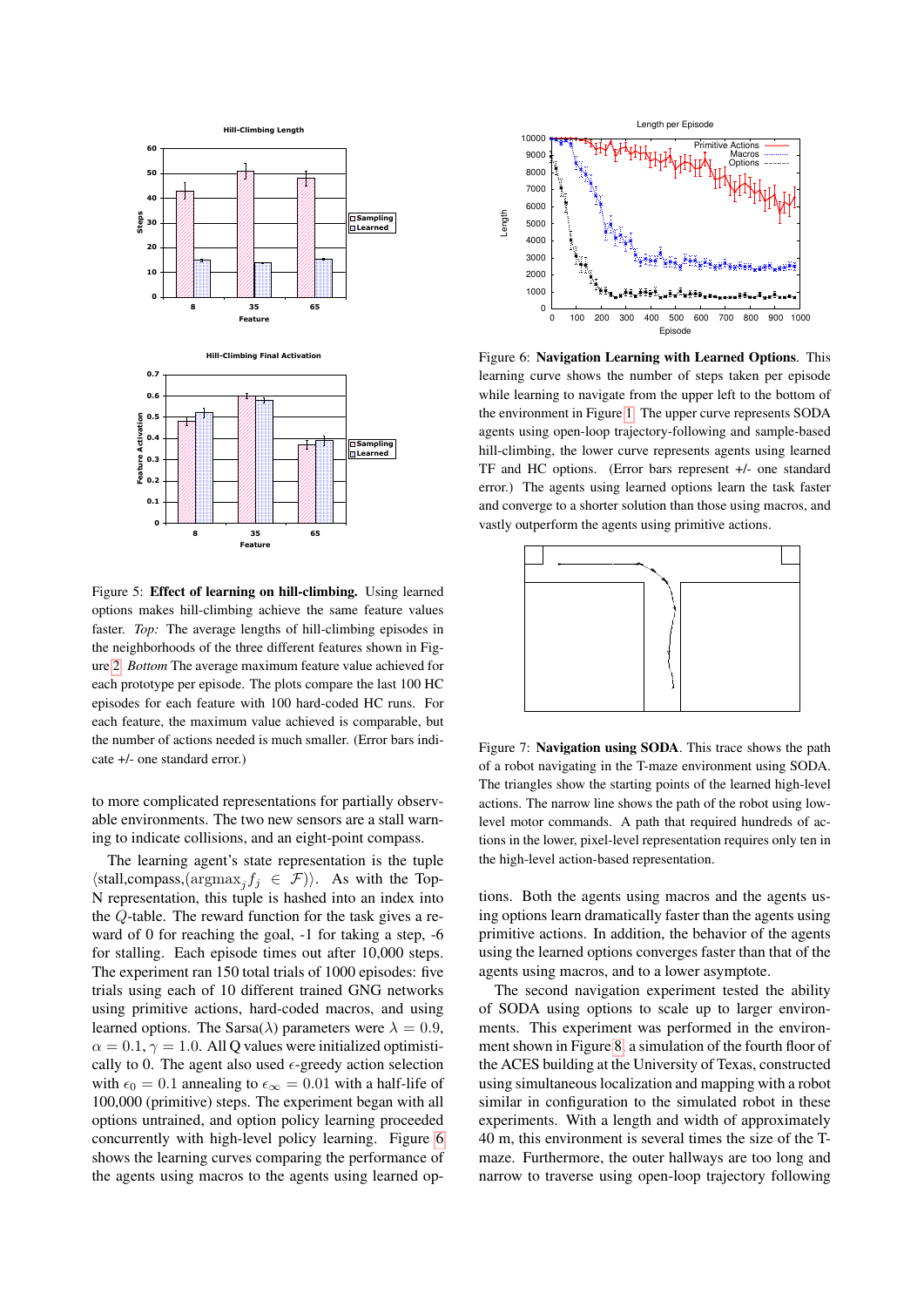under motor noise. The navigation task in the ACES environment was to navigate from the center-right intersection to the lower-left corner of the environment.

The experimental set-up and agent parameters were identical to those in the T-Maze experiments, with the following exceptions. Because of the larger size of the environment, the agent was allowed to explore the environment with a random walk over trajectory-following options, allowing the agent to cover a larger area than a random walk over primitive actions. In this case, the GNG was trained concurrently with the training of the TF option policies. However, for experimental clarity, the learned TF policies were discarded after the feature sets were learned, then the TF options were trained anew during the navigation experiment. In addition, the forward speed in the abstract motor interface (see Section [4.1\)](#page-3-4) was increased from 250 mm/sec to 500 mm/sec, and the timeout for each episode was increased to 30,000 time-steps. Finally, because the horizon of the robot's rangefinder is much less than the length of a typical corridor, many corridors and intersections are perceptually indistinguishable. To deal with problem, this the agent was given extra state variables consisting of the eight-point compass and bump sensor used in the T-Maze experiment, plus a coarse tiling of the robot's x/y position into  $10 \text{ m} \times 10 \text{ m}$ squares. This tiling can be seen as roughly equivalent to having large sections of the building marked with different colors that are visible to the robot.

Figure [9](#page-6-1) shows the learning curves for the ACES environment. Each curve averages the performance of 50 agents — 5 runs using each of 10 trained GNGs — for agents using SODA's TF+HC options and agents using primitive actions only. The curves show that the SODA agents are able to learn the navigation task within the alloted time-out period, while the agents using primitive actions are not.

# 5. Discussion and Related Work

These experiments show that SODA's abstraction allows robotic agents to learn to perform navigation tasks that are difficult or impossible to learn without the abstraction. The abstraction makes it possible to learn to navigate in noisy, high-diameter environments from highdimensional sensor data with little prior knowledge added by engineers.

SODA's learned TF and HC options each contribute to the power of the abstraction. The TF options allow the agent to traverse long, uniform segments of the environment reliably in a single action, even when perturbed by motor noise. The HC options allow the agent to localize itself at a distinctive state efficiently and autonomously without the need to manually sample the feature gradient to determine which way to go. In this case, each HC option policy can be thought of as a learned model of its respective feature gradient.

This work makes an important contribution to reinforcement learning, by showing how options can be



<span id="page-6-0"></span>Figure 8: Larger Robot Environment – ACES. A screen-shot of the Stage robot simulator with the simulated robot and ACES experimental environment used for the larger navigation experiment. The small circle represents the robot and the shaded region indicates the area swept by its laser rangefinder. This environment is approximately 40 m  $\times$  40 m. The larger size and richer set of perceptual situations allows testing of SODA's ability to scale to realistic environments.



<span id="page-6-1"></span>Figure 9: ACES Navigation Learning Curve This learning curve shows the number of steps taken per episode while learning to navigate from the center-right intersection to the bottomleft corner of the ACES environment in Figure [8.](#page-6-0) The upper curve represents agents using primitive actions only, the lower curve represents agents using learned TF and HC options. (Error bars represent +/- one standard error.) SODA agents are able to learn the task while the agents using primitive actions are unable to make reasonable progress on the task in the allotted time.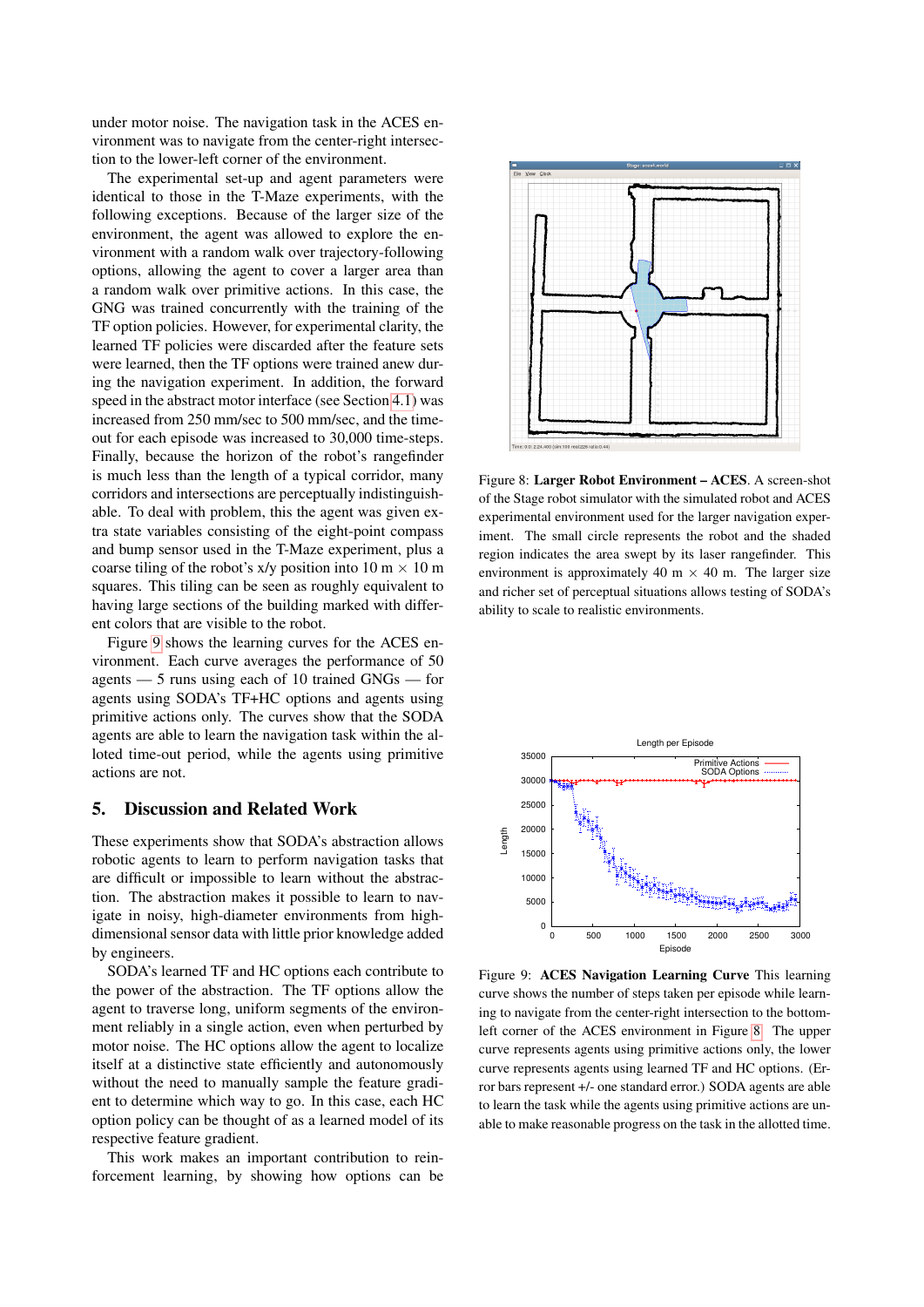extended to realistic continuous domains in robotics, through both the formalization of TF and HC macros as options, and through the Top-N state representation. Although there are a variety of other methods for RL in continuous state spaces [\(Santamaria et al., 1998;](#page-7-9) [Atkeson](#page-7-10) [et al., 1997;](#page-7-10) Fernández and Borrajo, 2000), these methods each require their own state representations, entailing special data structures and procedures and often including search in large instance databases, and it is not clear how these methods can be scaled to the high-dimensional sensory data for which SODA is designed. The Top-N state representation on the other hand, is simple to compute from SODA's perceptual features and, through hashing, just "plugs in" to existing table-based RL methods. It is interesting to note that, as used here, the Top-N representation does not exploit the hierarchical way in which it divides the state space. It seems likely that this hierarchy could be utilized to generalize better to nearby places in the state space.

Another contribution of SODA as a hierarchical RL method is the introduction of trajectory-following options. Previous work on discovering options focuses on finding sub-goals, i.e., discovering useful states and constructing options that achieve those states as quickly as possible. TF options are essentially the dual of sub-goal options: They try to maintain the current state for as long as possible, while their progress is constrained in some way. TF options are subtasks that do not not fit cleanly into the category of sub-goal discovery, but that are useful to have in the repertoire of an intelligent agent. Generalizing such actions beyond navigation is an interesting direction for future work.

Finally, the agents' use of extra state information to disambiguate percepually aliased states while navigating (Section [4.4\)](#page-4-2) may seem to run counter to the stated goal of removing the need for human-engineered perceptual features. Resolving perceptual aliasing is a well-studied problem for which many methods have been developed (see the survey by [Shani](#page-8-2) [\(2004\)](#page-8-2)). SODA's philosophy is to focus on learning a perceptual-motor abstraction that is suitable for use with existing methods for disambiguating aliased states. Removing the extra state information and replacing Sarsa( $\lambda$ ) with a learning method that handles hidden state is future work.

# 6. Conclusion

This paper has shown how SODA can be used to learn a useful perceptual and action abstraction in robot navigation problems with rich, high-dimensional sensors. SODA's trajectory-following and hill-climbing macros are formalized as learnable options. Part of this formalization includes a new state abstraction, the Top-N representation, that is based on SODA's learned set of perceptual prototypes, but provides the higher resolution necessary for local closed-loop control. These new learned options make navigation using SODA more reliable and efficient, reducing learning times and improving learned performance, and allowing robots to learn to navigate in large spaces entirely autonomously, without a pre-engineered model of the environment or the robot's sensorimotor system.

#### References

- <span id="page-7-10"></span>Atkeson, C. G., Moore, A. W., and Schaal, S. (1997). Locally weighted learning for control. *Artificial Intelligence Review*, 11(1/5):75–113.
- <span id="page-7-8"></span>Beeson, P., Murarka, A., and Kuipers, B. (2006). Adapting proposal distributions for accurate, efficient mobile robot localization. In *IEEE International Conference on Robotics and Automation*.
- <span id="page-7-11"></span>Fernández, F. and Borrajo, D. (2000). VQQL: Applying vector quantization to reinforcement learning. In Veloso, M., Pagello, E., and Kitano, H., (Eds.), *In Lecture Notes in Artificial Intelligence 1856.* Springer.
- <span id="page-7-1"></span>Fritzke, B. (1995). A growing neural gas network learns topologies. In Tesauro, G., Touretzky, D. S., and Leen, T. K., (Eds.), *Advances in Neural Information Processing Systems 7*, pages 625–632. MIT Press.
- <span id="page-7-6"></span>Gerkey, B., Vaughan, R. T., and Howard, A. (2003). The player/stage project: Tools for multi-robot and distributed sensor systems. In *Proceedings of the 11th International Conference on Advanced Robotics*, pages 317–323, Coimbra, Portugal.
- <span id="page-7-4"></span>Hengst, B. (2002). Discovering hierarchy in reinforcement learning with hexq. In Sammut, C. and Hoffmann, A., (Eds.), *Machine Learning: Proceedings of the 19th Annual Conference*, pages 243–250.
- <span id="page-7-2"></span>Kuipers, B. (2000). The Spatial Semantic Hierarchy. *Artificial Intelligence*, 119:191–233.
- <span id="page-7-3"></span>McGovern, A. and Barto, A. G. (2001). Automatic discovery of subgoals in reinforcement learning using diverse density. In *Machine Learning: Proceedings of the 18th Annual Conference*, pages 361–368.
- <span id="page-7-5"></span>Ng, A. Y., Harada, D., and Russell, S. (1999). Policy invariance under reward transformations: theory and application to reward shaping. In *Proc. 16th International Conf. on Machine Learning*, pages 278–287. Morgan Kaufmann, San Francisco, CA.
- <span id="page-7-0"></span>Provost, J., Kuipers, B. J., and Miikkulainen, R. (2006). Developing navigation behavior through self-organizing distinctive-state abstraction. *Connection Science*, 18.2. In press.
- <span id="page-7-7"></span>Roy, N. and Thrun, S. (1999). Online self calibration for mobile robots. In *IEEE International Conference on Robotics and Automation*.
- <span id="page-7-9"></span>Santamaria, J., Sutton, R., and Ram, A. (1998). Experiments with reinforcement learning in problems with continuous state and action spaces. *Adaptive Behavior*, 6(2).